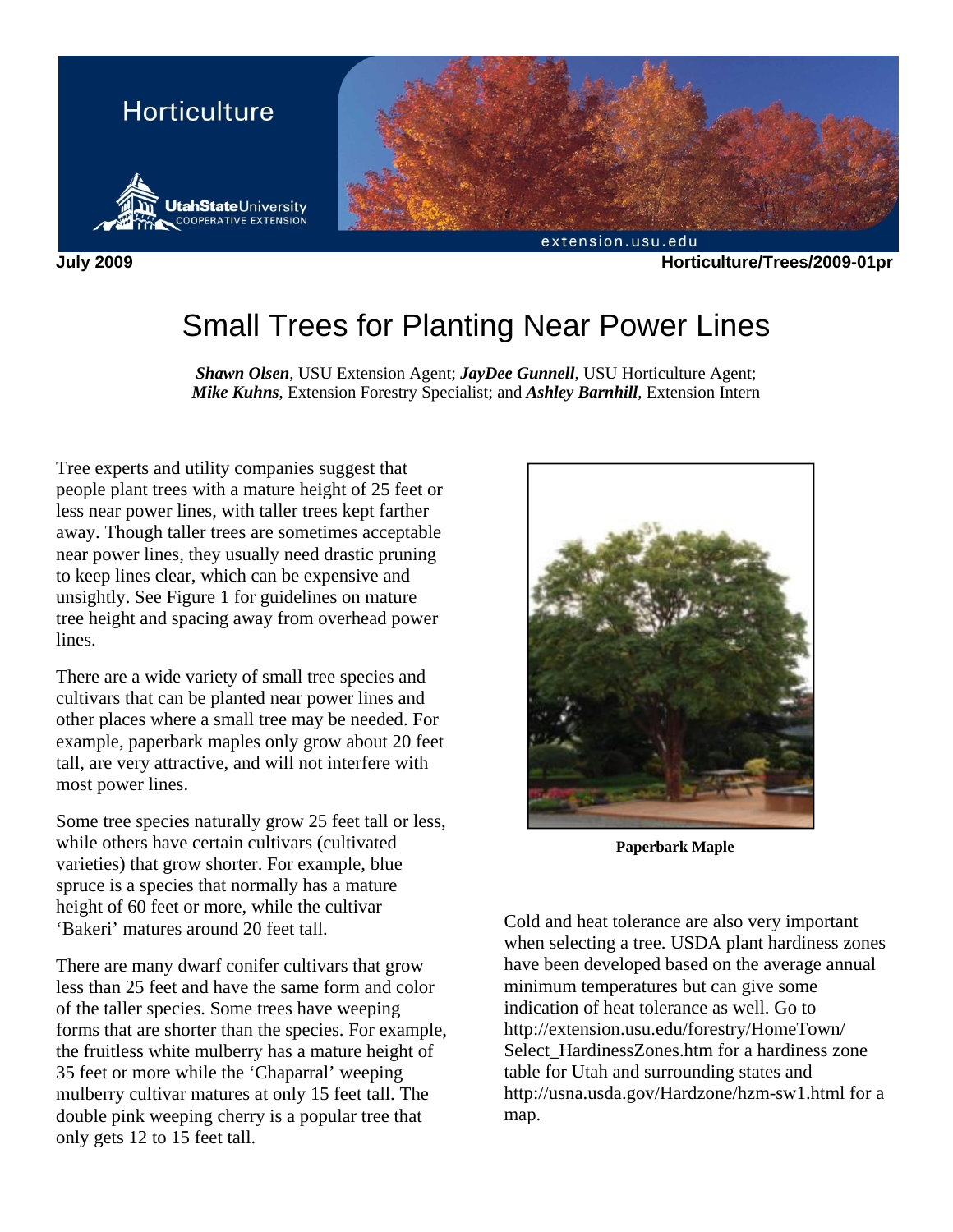



**Double Pink Weeping Cherry** 

**'Bakeri' Cultivar of Blue Spruce** 

**Figure 1. Suggested tree spacing near power lines based on tree height** 



be planted adjacent to overhead power lines.

feet away from overhead power lines.

feet away from overhead power lines.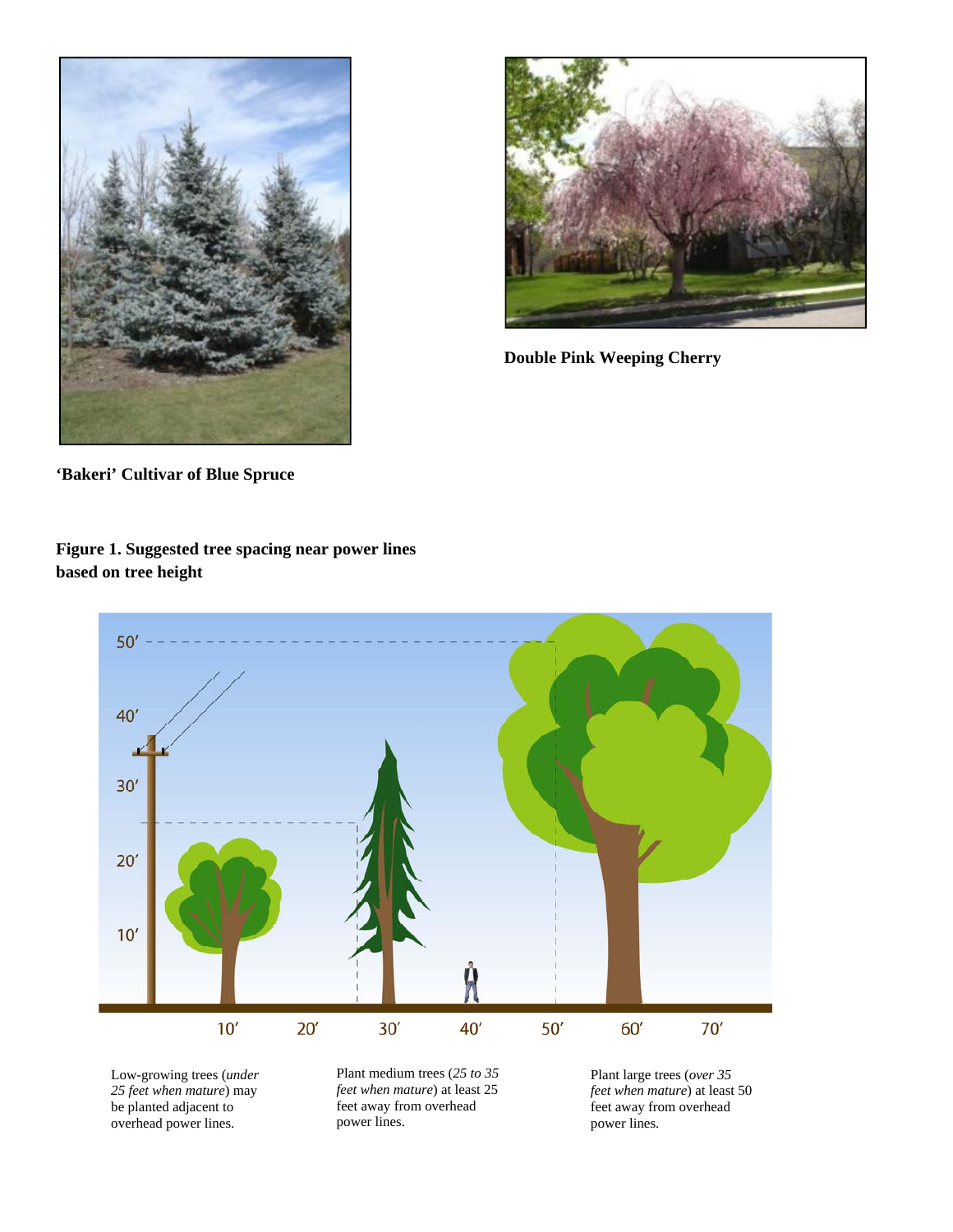Hardiness zones in Utah range from Zone 3 in Rich and Summit Counties to Zones 5 and 6 along the Wasatch Front to Zone 8 in the St. George area. The lower the zone number, the more cold tolerant the plant is. Select tree species that have a hardiness zone rating no higher than the zone where the tree is to be planted. Remember to consider other important selection criteria including sun/shade exposure, soil conditions, pest resistance, and water requirements.

> *Some local arboretums with displays of small trees include:*

*Kaysville City Ponds Park 1200 South 50 West, Kaysville* 

*Utah Botanical Center 920 South 50 West, Kaysville* 

*Ogden Botanical Gardens 1750 Monroe Boulevard, Ogden* 

DO NOT PRUNE trees that are anywhere near overhead utility lines. If utility lines are present, even if you think they are not power lines, call your power company and they will tell you if it is OK to prune and how they can help. If pruning is needed

# **Table 1: Small Trees for Planting Near Power Lines**

### **CONIFERS (mostly evergreen)**

**Latin Name Common Name Height ( in feet) Width (in feet) Zone** *Abies koreana*  'Horstmann's Silberlocke' Silberlocke Fir 15 15 6 4-7 *Eriobotrya japonica* 15-30 15-30 8-10 *Juniperus chinensis* 'Spartan' Spartan Juniper 15 6 4-9 *Juniperus osteosperma* 10-30 10-30 10-30 10-30 14-7 *Juniperus scopulorum* | Rocky Mountain Juniper | 15 | 5-7 | 3-7 *Juniperus scopulorum* 'Moonglow' Moonglow Juniper 15 8 3-7 *Juniperus scopulorum*  'Wichita Blue' Wichita Blue Juniper | 15 | 6 | 3-7 *Juniperus virginiana*  'Blue Arrow' Blue Arrow Juniper  $\begin{array}{|c|c|c|c|c|} \hline 15 & 6 & 3-9 \\ \hline \end{array}$ *Juniperus virginiana* 'Skyrocket' Skyrocket Juniper 15-20 3-4 4-9 *Picea abies* Norway Spruce – dwarf cultivars 3-17 5-10 2-7 *Picea abies* 'Cupressina' Cupressina Spruce 30 10 4-7

near a power line, they will usually do it free-ofcharge. They may offer to remove a problem tree near a power line and to pay part of the replacement cost for a small-maturing tree. If underground utilities might be involved, like when digging for tree planting, call Blue Stakes at 811 or 800-662- 4111 or at www.bluestakes.org.

Table 1 lists many tree species and cultivars that are adapted to Utah that have a mature height of 25 feet or less. Some of these plants may also be found as a large, multi-stemmed shrub form. A few species are included that may grow slightly taller. Minor pruning may be necessary in some cases to keep some of these trees short enough. Trees that have a mature height of 25 to 35 feet should be planted 25 feet horizontally from power lines. New tree cultivars are constantly being introduced by the nursery industry, so check with your local nursery for other small tree species.

Visit the USU Tree Brower at www.treebrowser.org for detailed information and photos of many of these trees.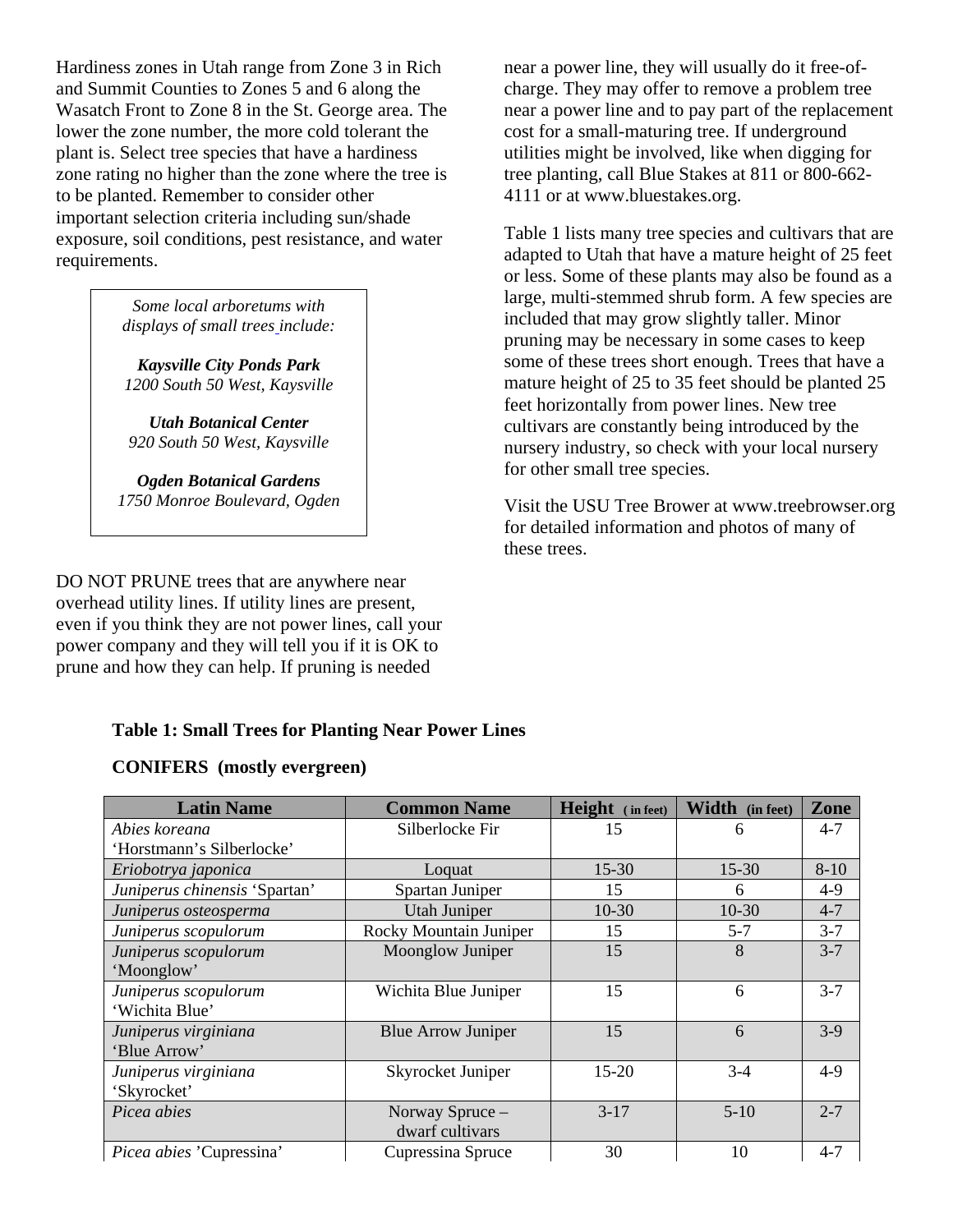| <b>Latin Name</b>               | <b>Common Name</b>            | Height (in feet) | Width (in feet) | <b>Zone</b> |
|---------------------------------|-------------------------------|------------------|-----------------|-------------|
| Picea abies 'Hillside'          | Hillside Upright Spruce       | 15               | 7               | $3 - 7$     |
| <i>Picea abies</i> 'Pendula'    | <b>Weeping Norway Spruce</b>  | 18               | $6 - 10$        | $3 - 7$     |
| Picea glauca 'Pendula'          | Weeping White Spruce          | 20               | 10              | $2 - 6$     |
| Picea mariana fastigiata        | <b>Wellspire Spruce</b>       | 20               | 6               | $3-6$       |
| 'Wellspire'                     |                               |                  |                 |             |
| Picea omorika                   | <b>Weeping Serbian Spruce</b> | 18               | 5               | $4 - 7$     |
| 'Pendula'                       |                               |                  |                 |             |
| Picea orientalis                | Green Knight Oriental         | 18               | 6               | $4 - 7$     |
| 'Green Knight'                  | Spruce                        |                  |                 |             |
| Picea orientalis                | Deer Run Oriental Spruce      | 25               | 10              | $4 - 7$     |
| 'Deer Run'                      |                               |                  |                 |             |
| Picea pungens                   | Blue Spruce -                 | 25               | 12              | $2 - 7$     |
|                                 | dwarf cultivars               |                  |                 |             |
| Picea pungens                   | <b>Baby Blue Eyes Spruce</b>  | 15               | 8               | $3 - 7$     |
| 'Baby Blue Eyes'                |                               |                  |                 |             |
| Picea pungens 'Bakeri'          | Bakeri Spruce                 | 20               | 10              | $3 - 7$     |
| Picea pungens 'Fat Albert'      | <b>Fat Albert Spruce</b>      | 18               | 12              | $3 - 7$     |
| Picea pungens glauca fastigiata | <b>Blue Totem Spruce</b>      | 10               | 3               | $3 - 7$     |
| 'Blue Totem'                    |                               |                  |                 |             |
| Pinus aristata                  | <b>Bristlecone Pine</b>       | $8-20$           | $10-15$         | $2 - 7$     |
| Pinus edulis                    | Pinyon Pine                   | $10-20$          | $10 - 20$       | $4 - 8$     |
| Pinus heldreichii 'Leucodermis' | <b>Bosnian Pine</b>           | 20               | 10              | $2 - 6$     |
| Pinus nigra                     | Arnold's Sentinel             | 25               | $\tau$          | $4 - 7$     |
| 'Arnold's Sentinel'             | <b>Columnar Black Pine</b>    |                  |                 |             |
| Pinus nigra 'Compacta'          | <b>Compact Austrian Pine</b>  | 15               | 8               | $4 - 7$     |
| Pinus nigra                     | Oregon Green Pine             | 20               | 15              | $3 - 7$     |
| 'Oregon Green'                  |                               |                  |                 |             |
| Pinus sylvestris                | <b>Dwarf Blue Scotch Pine</b> | $5 - 8$          | $5 - 8$         | $3 - 8$     |
| 'Glauca Nana'                   |                               |                  |                 |             |

# **BROADLEAVES (mostly deciduous)**

| <b>Latin Name</b>           | <b>Common Name</b>          | <b>Height</b> (in feet) | Width (in feet) | Zone    |
|-----------------------------|-----------------------------|-------------------------|-----------------|---------|
| Acer buergeranum            | <b>Trident Maple</b>        | $20 - 25$               | $20 - 25$       | $4-9$   |
| Acer campestre              | <b>Hedge Maple</b>          | $20 - 30$               | 30              | $4 - 8$ |
| Acer ginnala                | Amur or Ginnala Maple       | $15 - 20$               | $15 - 20$       | $2 - 8$ |
| Acer glabrum                | <b>Rocky Mountain Maple</b> | $6 - 30$                | $3 - 15$        | $2 - 8$ |
| Acer grandidentatum         | <b>Bigtooth Maple</b>       | $20 - 30$               | $20 - 30$       | $4 - 7$ |
| Acer griseum                | Paperbark Maple             | $20 - 30$               | $12 - 25$       | $4 - 8$ |
| Acer negundo 'Flamingo'     | Flamingo Boxelder           | 20                      | 15              | $4-9$   |
| Acer negundo                | Kelly's Gold Boxelder       | 30                      | 30              | $4-9$   |
| 'Kelly's Gold'              |                             |                         |                 |         |
| Acer negundo 'Variegatum'   | Variegated Boxelder         | $20 - 25$               | 20              | $5 - 7$ |
| Acer palmatum               | Japanese Maple -            | 20                      | 20              | $5 - 8$ |
|                             | many cultivars              |                         |                 |         |
| Acer platanoides            | <b>Crimson Sentry Maple</b> | 25                      | 15              | $4 - 8$ |
| 'Crimson Sentry'            |                             |                         |                 |         |
| Acer platanoides 'Globosum' | Globe Norway Maple          | 15                      | 18              | $3 - 8$ |
| Acer tataricum              | <b>Tatarian Maple</b>       | $20 - 25$               | $20 - 25$       | $3 - 8$ |
| Acer truncatum              | <b>Purpleblow Maple</b>     | 25                      | 25              | $4 - 8$ |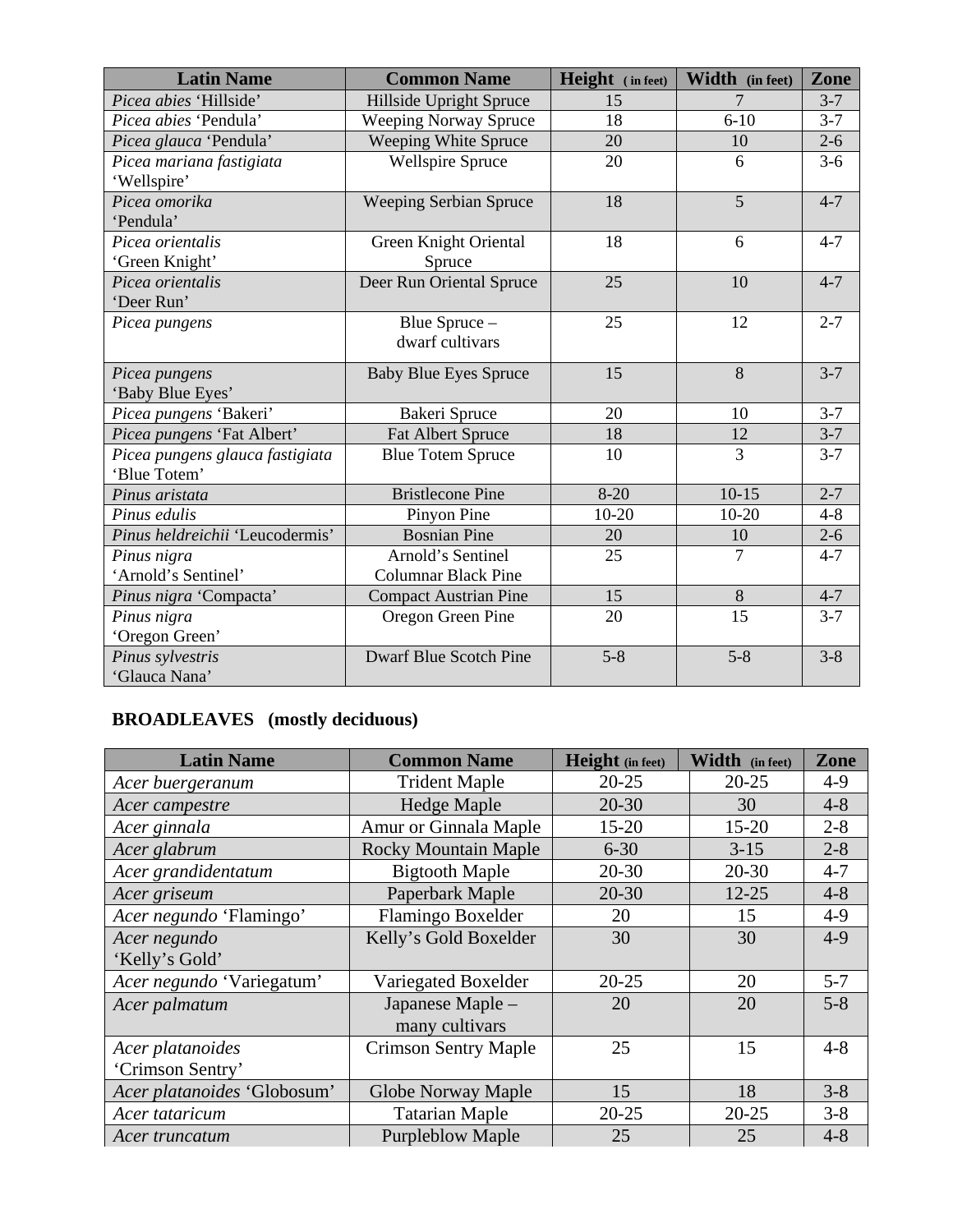| <b>Latin Name</b>                    | <b>Common Name</b>                 | <b>Height</b> (in feet) | Width (in feet) | Zone    |
|--------------------------------------|------------------------------------|-------------------------|-----------------|---------|
| Albizia julibrissin                  | Mimosa or Silktree                 | $20 - 25$               | 25              | $6-9$   |
| Amelanchier alnifolia                | <b>Saskatoon Serviceberry</b>      | $15 - 25$               | $10 - 20$       | $2 - 7$ |
| Amelanchier x grandiflora            | <b>Autumn Brilliance</b>           | 20                      | 15              | $4-9$   |
| 'Autumn Brilliance'                  | Serviceberry                       |                         |                 |         |
| Amelanchier x grandiflora            | Cole's Select                      | 20                      | 15              | $4 - 9$ |
| 'Cole's Select'                      | Serviceberry                       |                         |                 |         |
| Amelanchier x grandiflora            | Princess Diana                     | 20                      | 15              | $3-9$   |
| 'Princess Diana'                     | Serviceberry                       |                         |                 |         |
| Amelanchier laevis                   | Snowcloud Serviceberry             | 25                      | 15              | $4 - 8$ |
| Amelanchier utahensis                | Utah Serviceberry                  | $10-15$                 | $8 - 15$        | $4 - 8$ |
| Betula occidentalis                  | <b>Western Water Birch</b>         | $12 - 25$               | $12 - 20$       | $3 - 7$ |
| Catalpa bignonioides 'Nana'          | Umbrella Catalpa                   | 20                      | 20              | $5-9$   |
| Cedrus atlantica 'Glauca<br>Pendula' | <b>Weeping Blue Atlas</b><br>Cedar | 20                      | 10              | $6-9$   |
| Celtis reticulata                    | Netleaf Hackberry                  | $25 - 30$               | $25 - 30$       | $5-9$   |
| Cercis canadensis                    | <b>Eastern Redbud</b>              | 20                      | 20              | $3-9$   |
| Cercis canadensis 'Forest            | <b>Forest Pansy Redbud</b>         | 20                      | 20              | $5-6$   |
| Pansy'                               |                                    |                         |                 |         |
| Cercis chinensis 'Avondale'          | Avondale Redbud                    | 10                      | 10              | $5-6$   |
| Cercis occidentalis                  | California Redbud                  | $8 - 10$                | $8 - 10$        | $7-9$   |
| Cercocarpus ledifolius               | <b>Curlleaf Mountain-</b>          | $15 - 20$               | $8 - 12$        | $3 - 8$ |
|                                      | Mahogany                           |                         |                 |         |
| Chionanthus retusus                  | <b>Chinese Fringetree</b>          | 20                      | 15              | $3-9$   |
| Chionanthus virginicus               | Fringetree                         | $15 - 30$               | $15 - 30$       | $3-9$   |
| Cornus alternifolia                  | Pagoda Dogwood                     | 20-30                   | $20 - 30$       | $3 - 7$ |
| Cornus kousa                         | Wolf Eyes Kousa                    | 15                      | 12              | $5 - 8$ |
|                                      | Dogwood and other                  |                         |                 |         |
|                                      | cultivars                          |                         |                 |         |
| Corylus avellana 'Contorta'          | <b>Contorted Filbert</b>           | 8                       | 8               | $4 - 8$ |
| Cotinus coggygria                    | <b>Common Smoketree</b>            | $12 - 15$               | $12 - 15$       | $4 - 9$ |
| Crataegus crusgalli                  | <b>Cockspur Hawthorn</b>           | $20 - 30$               | $20 - 35$       | $3 - 8$ |
| Crataegus laevigata                  | <b>English Hawthorn</b>            | 18-25                   | $15 - 20$       | $4 - 8$ |
| Crataegus laevigata 'Crimson         | <b>Crimson Cloud</b>               | 18-25                   | $15 - 20$       | $4 - 8$ |
| Cloud'                               | Hawthorn                           |                         |                 |         |
| Crataegus laevigata 'Paul's          | Paul's Scarlet Hawthorn            | 18-25                   | $15 - 20$       | $4 - 8$ |
| Scarlet'                             |                                    |                         |                 |         |
| Crataegus x lavallei                 | Lavalle Hawthorn                   | 25                      | $15 - 20$       | $4 - 8$ |
| Crataegus x mordenensis              | <b>Toba Snowbird</b>               | 25                      | 30              | $3 - 6$ |
| 'Toba'                               | Hawthorn                           |                         |                 |         |
| Crataegus phaenopyrum                | <b>Washington Hawthorn</b>         | 25                      | 20              | $3 - 8$ |
| Crataegus viridis                    | <b>Green Hawthorn</b>              | $25 - 30$               | $25 - 30$       | $4 - 8$ |
| Cydonia oblongata                    | Quince                             | $10-15$                 | $10 - 15$       | $5 - 8$ |
| Fagus sylvatica                      | <b>Purple Fountain Beech</b>       | 20                      | 5               | $4 - 7$ |
| 'Purple Fountain'                    |                                    |                         |                 |         |
| Fagus sylvatica                      | Purple Weeping Beech               | 10                      | 10              | $4 - 7$ |
| 'Purpurea Pendula'                   |                                    |                         |                 |         |
| Fagus sylvatica 'Red Obelisk'        | <b>Red Obelisk Beech</b>           | 20                      | 6               | $4 - 7$ |
| Fagus sylvatica                      | <b>Tricolor Beech</b>              | 30                      | 20              | $4 - 7$ |
| 'Roseomarginata'                     |                                    |                         |                 |         |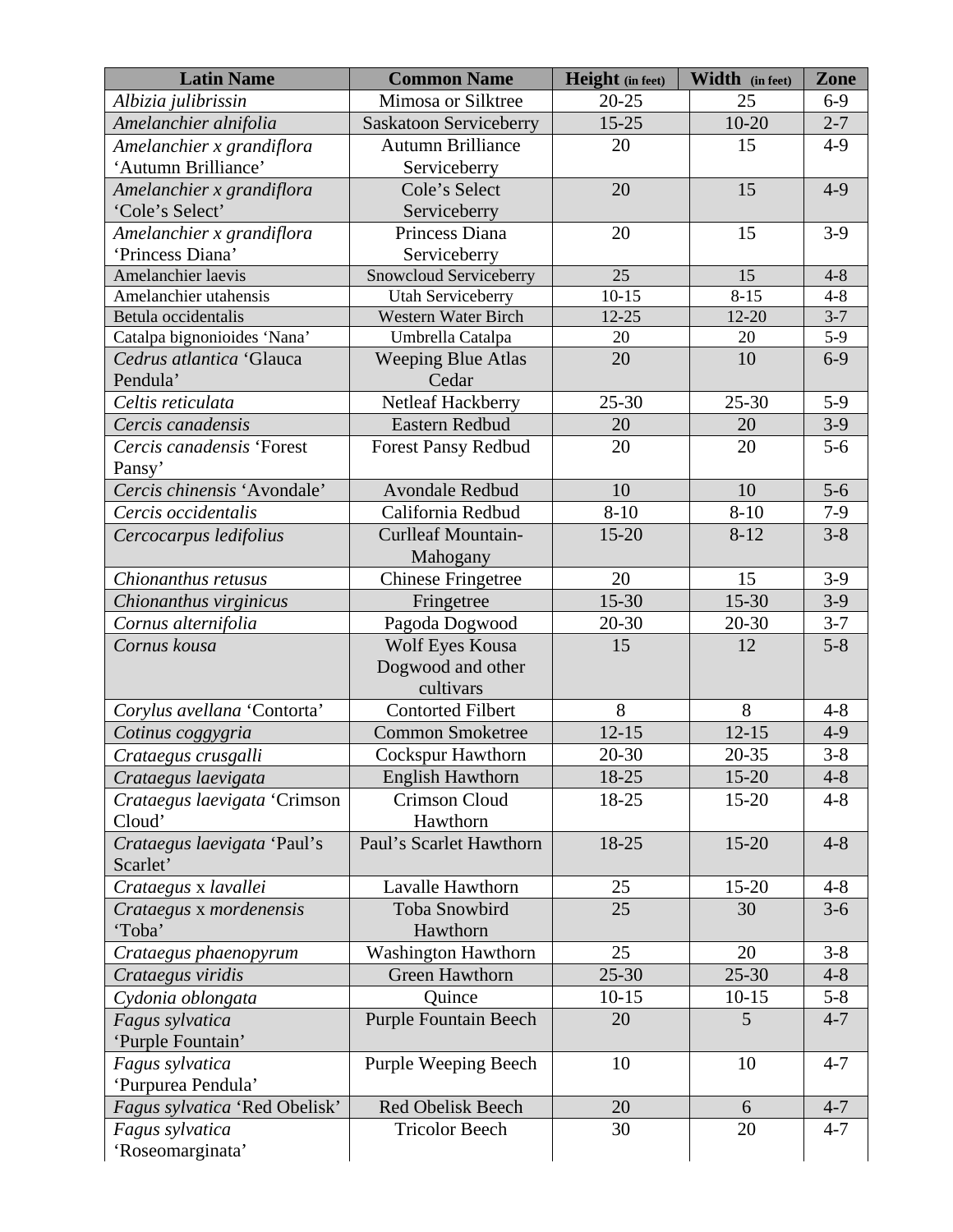| <b>Latin Name</b>                          | <b>Common Name</b>                   | <b>Height</b> (in feet) | Width (in feet) | Zone    |
|--------------------------------------------|--------------------------------------|-------------------------|-----------------|---------|
| Fraxinus anomala                           | Singleleaf Ash                       | 20                      | 10              | $6-9$   |
| Fraxinus pennsylvanica                     | Leprechaun Ash                       | 18                      | 16              | $3-9$   |
| 'Johnson'                                  |                                      |                         |                 |         |
| Hamamelis x intermedia 'Arnold<br>Promise' | <b>Arnold Promise</b><br>Witch-Hazel | 20                      | 20              | $5 - 8$ |
| Hamamelis x intermedia 'Diane'             | Diane Witch-Hazel                    | 20                      | 10              | $5 - 8$ |
| Hibiscus syriacus                          | Rose-of-Sharon-                      | 10                      | 8               | $5 - 8$ |
|                                            | tree form                            |                         |                 |         |
| Koelreuteria paniculata                    | Goldenraintree                       | $20 - 35$               | $25 - 40$       | $5-9$   |
| Laburnum x watereri                        | Goldenchain Tree                     | 15                      | 10              | $5 - 7$ |
| Lagerstroemia indica                       | Crapemyrtle                          | 15                      | $8 - 10$        | $6-9$   |
| Maackia amurensis                          | Amur Maackia                         | $20 - 30$               | 20-30           | $3 - 7$ |
| Magnolia x loebneri                        | Loebner Magnolia                     | $12 - 15$               | $12 - 15$       | $3 - 8$ |
| Magnolia x soulangiana                     | Saucer Magnolia -                    | $15 - 25$               | 20              | $4-9$   |
|                                            | low-growing cultivars                |                         |                 |         |
| Magnolia stellata                          | Star Magnolia                        | 15                      | 10              | $4-9$   |
| Malus spp.                                 | Flowering Crabapple –                | $15 - 25$               | $8 - 25$        | $3-9$   |
|                                            | many cultivars                       |                         |                 |         |
| Malus coronaria                            | Wild Sweet Crabapple                 | 25                      | 30-35           | $3-9$   |
| Malus floribunda                           | <b>Japanese Flowering</b>            | $12 - 20$               | 18-20           | $4-9$   |
|                                            | Crabapple                            |                         |                 |         |
| Malus hupehensis                           | Tea Crabapple                        | $15 - 25$               | $20 - 25$       | $5-9$   |
| Malus sieboldii 'Zumi'                     | Zumi/Siebold Crabapple               | $10-15$                 | 15              | $4-9$   |
| Morus alba 'Chaparral'                     | Chaparral Weeping                    | 15                      | 15              | $3-9$   |
|                                            | Mulberry                             |                         |                 |         |
| Parrotia persica                           | Persian Parrotia or                  | 30                      | 20              | $3 - 8$ |
|                                            | Ironwood<br>Diablo Ninebark -        | $8 - 10$                | $8 - 10$        | $2 - 7$ |
| Physocarpus opulifolius<br>'Diablo'        | tree form                            |                         |                 |         |
| Prunus cerasifera                          | <b>Cherry Plum</b>                   | 20                      | 15              | $3 - 8$ |
| Prunus cerasifera                          | Mt. St. Helens Plum                  | 20                      | 20              | $3 - 8$ |
| Mt. St. Helens'                            |                                      |                         |                 |         |
| Prunus cerasifera 'Newport'                | <b>Newport Plum</b>                  | $15 - 20$               | 20              | $3 - 8$ |
| Prunus cerasifera                          | <b>Thundercloud Plum</b>             | 20                      | 15              | $4 - 8$ |
| 'Thundercloud'                             |                                      |                         |                 |         |
| Prunus x cistena 'Schmidtcis'              | <b>Big Cis Flowering Plum</b>        | 14                      | 12              | $3 - 7$ |
| Prunus padus 'Merlot'                      | Merlot Mayday Tree                   | 25                      | 15              | $3-6$   |
| Prunus serrulata                           | Amanogawa Cherry                     | 20                      | 6               | $5-9$   |
| 'Amanogawa'                                |                                      |                         |                 |         |
| Prunus serrulata 'Kwanzan'                 | <b>Kwanzan Cherry</b>                | 25                      | 20              | $5-9$   |
| Prunus serrulata                           | Royal Burgundy Cherry                | 20                      | 15              | $5-9$   |
| 'Royal Burgundy'                           |                                      |                         |                 |         |
| Prunus serrulata 'Shirotae'                | Mt. Fuji Cherry                      | 15                      | 20              | $5-9$   |
| Prunus serrulata                           | <b>Snow Goose Cherry</b>             | 20                      | 20              | $5-9$   |
| 'Snow Goose'                               |                                      |                         |                 |         |
| Prunus x 'Snofozam'                        | <b>Snow Fountain</b>                 | 12                      | 10              | $5 - 8$ |
|                                            | <b>Weeping Cherry</b>                |                         |                 |         |
| Prunus subhirtella 'Pendula'               | Double Pink Weeping                  | $12 - 15$               | $12 - 15$       | $5-9$   |
|                                            | Cherry                               |                         |                 |         |